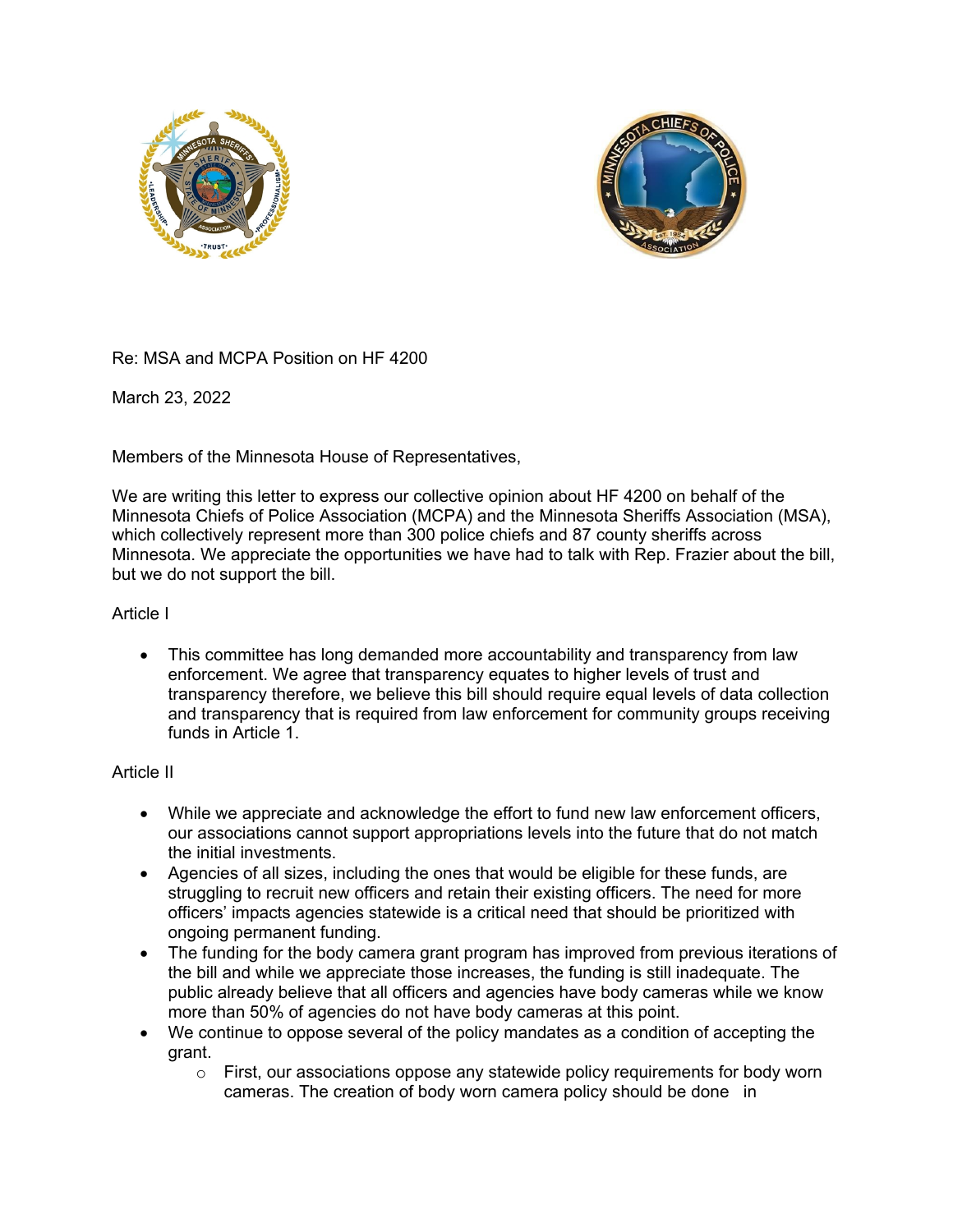partnership with the Community and their local Law enforcement agency. Sheriffs and Chiefs of many cities can tell you the value of community meetings and listening sessions they had to formulate their body camera policy WITH their community. Many changes were made to policy because of those meetings with local community partners.

- $\circ$  While we don't object to changing the law to allow the next of kin or family members to see the body camera footage of an officer involved incident, we do object to the current language. The bill does not consider how long the interview process takes in these cases. Traditionally these interviews take closer to 14 days to complete. We support simply making the data public to all in these incidents after the interview process has concluded.
- $\circ$  The language requiring no more redaction than is required by law is inflammatory. Law Enforcement follows current law. Additionally, it is the role of law enforcement agencies to protect the privacy of individuals and redaction requirements are appropriately covered under Chapter 13.
- $\circ$  We oppose the language that would require, when practical, that the officer notify individuals that they are being recoded. Use of Body Worn Cameras are not rare and in most places the community expects them to be utilized. Officer's attention is better directed at focusing on how to appropriately handle the call for services.

## Article III

- We oppose the statewide, one policy fits all mandates in Article II and oppose them being added as policies at the POST Board for an officer to be subject to license suspension or revocation. Local policies should be developed with their community leaders and citizens, not through state statute.
- Local units of government already have the authority to create civilian oversight councils. To expand the authority of these boards and make them an investigatory body with subpoena power, compel testimony, or disciplinary authority is overreaching and could undermine the CLEO's ability to appropriately use discipline as a tool for correcting misconduct and poor performance.
- The bill drastically changes the funding mechanism for local training reimbursement and will not allow the state money to be used on key mandated training the state requires officers to have. This is an unfunded mandate that will have dramatic impacts on agencies of all sizes.
- Our associations believe that changing the arbitration system to an administrative law judge model for discipline cases would provide better oversight and allow CLEO's the ability to rid their agencies of bad officers.
- We oppose creating internal POST investigators. Agencies use other jurisdictions or the BCA to handle these incidents and that has worked well for all involved.

We look forward to working with you during the legislative session. Our state has a historic opportunity to fund and support law enforcement when they need your help more than ever. We hope you will find ways to help agencies recruit more officers, retain current officers, and help solve the rampant crime we are seeing across the state. Unfortunately, in its current form we don't feel this bill adequately addresses those realities.

Sincerely,